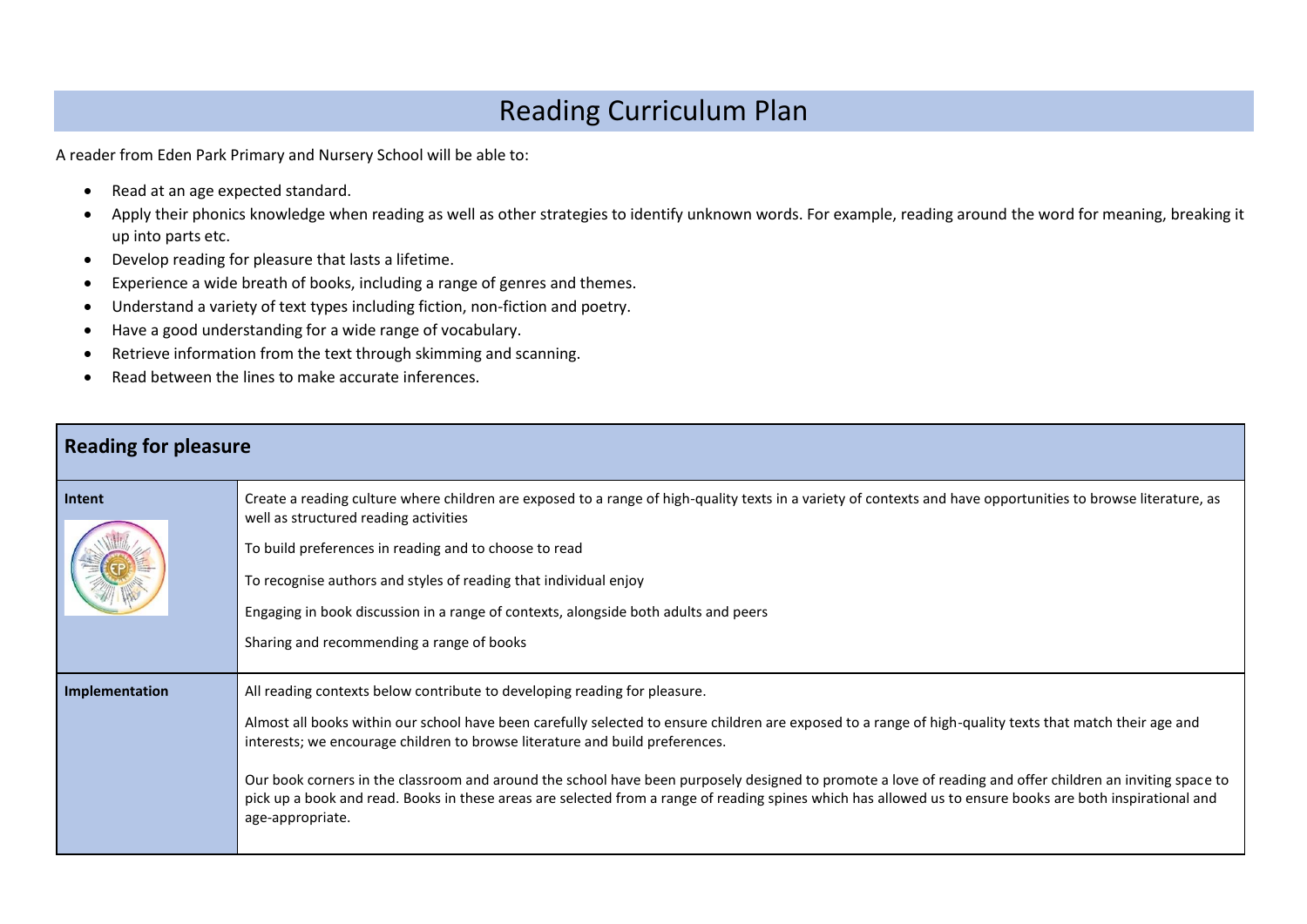|                                  | Our school library is open daily and offers children and their families to choose and share books together. Our librarian has a wealth of knowledge and will<br>assist the children with their book selections, ensuring that they match their Accelerated Reader ranges as well as their general interests. She is also able to<br>recommend books to the children based on interests.<br>We offer incentives throughout the year for children to read at home and developing reading for pleasure. Our 'Book Quests' start in Nursery and continue<br>through to Year 6. Children are awarded stickers every time they read at home and after reading a set number of books, they are awarded a prize. On<br>completion of the quest (read 100 books at home) children are presented with a book of their choice which they are able to keep. We also offer termly<br>reading challenges where children are encouraged to read over the holiday periods. Certificates and prizes are given and children are celebrated in our<br>weekly award assembly.<br>At Eden Park we provide opportunities to enrich children's reading experience through half termly themes: Drop Everything and Read (DEAR), Book Buddies,<br>Children's choice, World Book Day, Brixham Library and Poetry performance. See 'Reading curriculum offer' for further information. |               |                                                                                                                                                                                                                                                                                         |                                                                                                                                                                                                                                                                                                        |                                                                                                                                                                                                                      |
|----------------------------------|-------------------------------------------------------------------------------------------------------------------------------------------------------------------------------------------------------------------------------------------------------------------------------------------------------------------------------------------------------------------------------------------------------------------------------------------------------------------------------------------------------------------------------------------------------------------------------------------------------------------------------------------------------------------------------------------------------------------------------------------------------------------------------------------------------------------------------------------------------------------------------------------------------------------------------------------------------------------------------------------------------------------------------------------------------------------------------------------------------------------------------------------------------------------------------------------------------------------------------------------------------------------------------------------------------------------------------------------------------------|---------------|-----------------------------------------------------------------------------------------------------------------------------------------------------------------------------------------------------------------------------------------------------------------------------------------|--------------------------------------------------------------------------------------------------------------------------------------------------------------------------------------------------------------------------------------------------------------------------------------------------------|----------------------------------------------------------------------------------------------------------------------------------------------------------------------------------------------------------------------|
| <b>Curriculum Provision:</b>     |                                                                                                                                                                                                                                                                                                                                                                                                                                                                                                                                                                                                                                                                                                                                                                                                                                                                                                                                                                                                                                                                                                                                                                                                                                                                                                                                                             |               |                                                                                                                                                                                                                                                                                         |                                                                                                                                                                                                                                                                                                        |                                                                                                                                                                                                                      |
|                                  | <b>FS</b>                                                                                                                                                                                                                                                                                                                                                                                                                                                                                                                                                                                                                                                                                                                                                                                                                                                                                                                                                                                                                                                                                                                                                                                                                                                                                                                                                   | $\mathsf{Y1}$ | <b>Y2</b>                                                                                                                                                                                                                                                                               | Y3/4                                                                                                                                                                                                                                                                                                   | Y5/6                                                                                                                                                                                                                 |
| <b>Reading aloud to children</b> |                                                                                                                                                                                                                                                                                                                                                                                                                                                                                                                                                                                                                                                                                                                                                                                                                                                                                                                                                                                                                                                                                                                                                                                                                                                                                                                                                             |               |                                                                                                                                                                                                                                                                                         |                                                                                                                                                                                                                                                                                                        |                                                                                                                                                                                                                      |
| Intent                           | Building a bank of story and rhyme knowledge<br>Exposing children to texts beyond what they can read<br>themselves<br>Developing an enjoyment for reading<br>Repetitive stories that children can become familiar<br>with and join in with. This makes the experience of<br>reading become interactive and allows early readers<br>to build confidence.<br>Stories that promote discussion and allow children to<br>wonder.<br>In Year 1, these books offer the exploration of<br>emotions and wonder and are mainly rooted in the<br>everyday crises of life.                                                                                                                                                                                                                                                                                                                                                                                                                                                                                                                                                                                                                                                                                                                                                                                              |               | Widening knowledge of texts<br>and authors, including non-<br>fiction and poetry<br>Sustaining stamina in listening<br>and reading texts. The<br>transition between picture<br>books to chapter books.<br>Making connections within a<br>book<br>Developing an enjoyment for<br>reading | Introducing children to a wider<br>range of authors and contexts<br>e.g., historical and cultural<br>Building a bank of great<br>storylines and vocabulary.<br>Widening children's knowledge<br>and exposer to a range of<br>different genres e.g., fantasy.<br>Developing an enjoyment for<br>reading | Exposing children to<br>challenging and archaic texts,<br>e.g., language, themes etc.<br>Developing a bank of great<br>storylines, vocabulary, pace<br>and emotive themes.<br>Developing an enjoyment for<br>reading |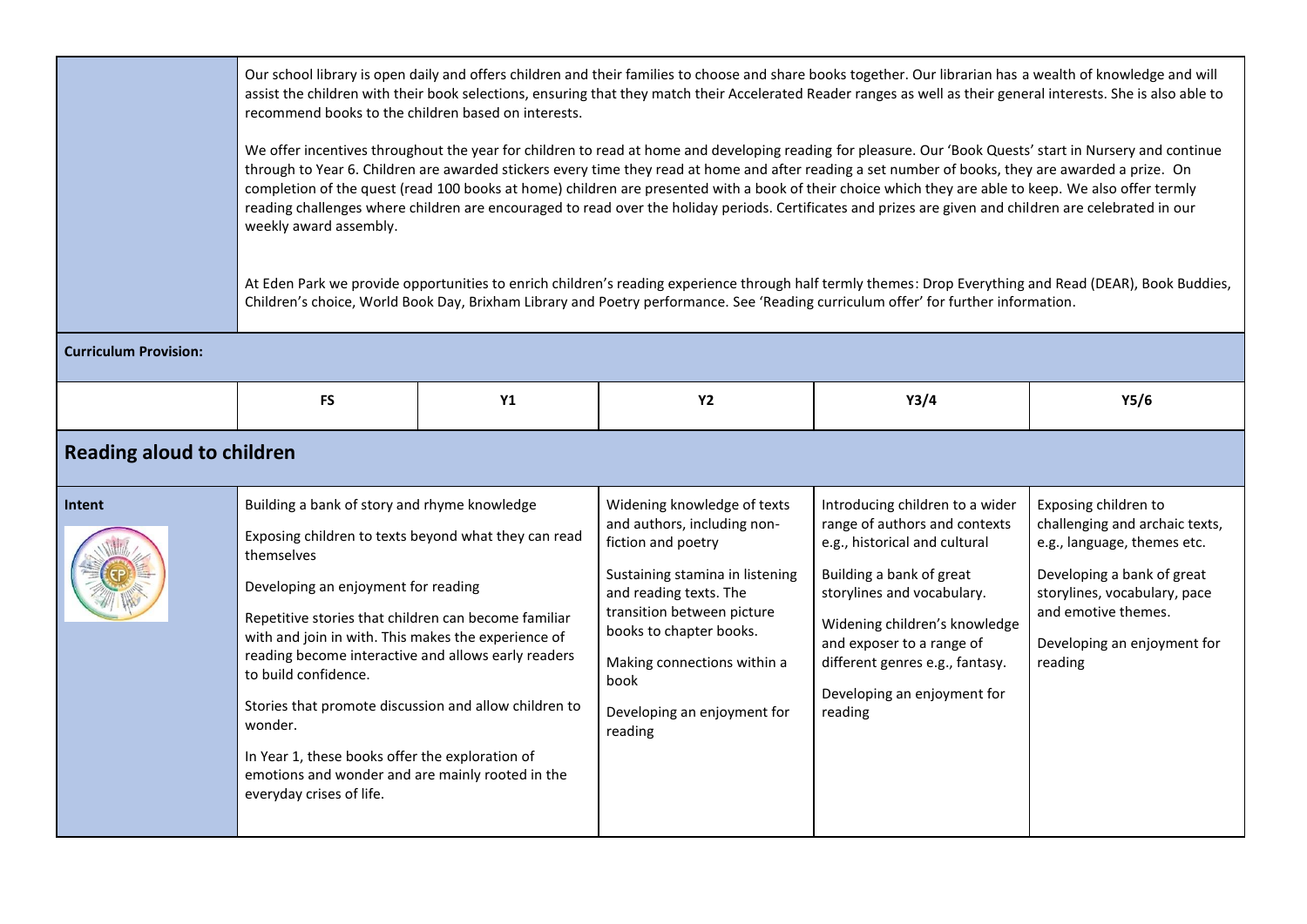| Implementation    | Foundation and KS1.<br>teach throughout the week.                                                                                                                                                                                                                                                                                                                                                                                                             |                                                                                                                                                                                                                                                                                                                                                       | exposed to a collection of 80 'essential reads' from our reading aloud story time alone.                                                                                                                                                                                                                                                                                                                                                                                                                                                                                                                                | Children are exposed to quality books from for a minimum of ten minutes, 3 times a week. Book will be shared and read daily to children in Nursery,<br>At Eden Park, we chose Pie Corbett's Reading Spine as a basis for our read aloud texts. This has ensured that our texts are age appropriate and children are<br>Reading aloud to children allows us to widen knowledge of texts and authors, build stamina for listening and explore challenging vocabulary and themes.<br>'Story time' in class is a wonderful chance for the teacher to unlock children's imaginations and demonstrate all the reading skills that we work so hard to |                                                                                                                                                                                                                                                                                                                      |
|-------------------|---------------------------------------------------------------------------------------------------------------------------------------------------------------------------------------------------------------------------------------------------------------------------------------------------------------------------------------------------------------------------------------------------------------------------------------------------------------|-------------------------------------------------------------------------------------------------------------------------------------------------------------------------------------------------------------------------------------------------------------------------------------------------------------------------------------------------------|-------------------------------------------------------------------------------------------------------------------------------------------------------------------------------------------------------------------------------------------------------------------------------------------------------------------------------------------------------------------------------------------------------------------------------------------------------------------------------------------------------------------------------------------------------------------------------------------------------------------------|------------------------------------------------------------------------------------------------------------------------------------------------------------------------------------------------------------------------------------------------------------------------------------------------------------------------------------------------------------------------------------------------------------------------------------------------------------------------------------------------------------------------------------------------------------------------------------------------------------------------------------------------|----------------------------------------------------------------------------------------------------------------------------------------------------------------------------------------------------------------------------------------------------------------------------------------------------------------------|
| <b>Core texts</b> | <b>Nursery</b><br>Where's Spot?<br>Dear Zoo<br>You Choose<br>We're Going on<br>a Bear Hunt<br>Brown Bear,<br>Brown Bear,<br>what do you<br>see?<br>Jasper's<br>$\bullet$<br>Beanstalk<br>The Very Hungry<br>Caterpillar<br><b>Hairy Maclary</b><br>from<br>Donaldson's<br>Dairy<br>Each Peach Pear<br>Plum<br>Hug<br>The Train Ride<br>Come on, Daisy!<br>Reception<br>Owl Babies<br>The Gruffalo<br>Handa's Surprise<br>Mr Gumpy's<br>Outing<br>Rosie's Walk | Year 1<br>Peace at Last<br>Can't you sleep<br>$\bullet$<br>little bear?<br>Where the Wild<br>$\bullet$<br>Things are<br>The Elephant<br>$\bullet$<br>and the Bad<br>Baby<br>Avocado Baby<br>The Tiger who<br>came to tea<br>Lost and Found<br>$\bullet$<br>Knuffle Bunny<br>$\bullet$<br>Beegu<br>$\bullet$<br>Dogger<br>Cops and<br>Robbers<br>Elmer | Year 2<br><b>Traction Man is Here</b><br>$\bullet$<br>Meerkat Mail<br>٠<br><b>Amazing Grace</b><br>$\bullet$<br>Pumpkin Soup<br>$\bullet$<br>Who's afraid of the<br>Big Bad Book?<br>Dr Xargle's Book of<br>$\bullet$<br>Earthlets<br>Not now Bernard<br>$\bullet$<br>Tuesday<br>The Flower<br>$\bullet$<br>Gorilla<br>$\bullet$<br>Emily Brown and The<br>Thing<br>Frog and Toad<br>Together<br>The Owl who was<br>$\bullet$<br>afraid of the dark<br>The Giraffe, the Pelly<br>$\bullet$<br>and Me<br><b>Fantastic Mr Fox</b><br>$\bullet$<br>The Hodgeheg<br>٠<br><b>Flat Stanley</b><br>Willa and old Miss<br>Annie | Year 3<br>The Iron Man<br>Cat Tales: Ice Cat<br>The Sheep-pig<br>The Abominables<br>The Lion, the Witch<br>and the Wardrobe<br>The battle of Bubble<br>and Squeak<br><b>Hansel and Gretel</b><br>Year 4<br><b>Bill's New Frock</b><br>Charlotte's Web<br>Why the Whales Came<br>The Firework-Maker's<br>Daughter<br>The Snow Walker's<br>Son<br>Perry Angel's Suitcase<br>Voices in the Park                                                                                                                                                                                                                                                   | Year 5<br>The Wolves of<br>$\bullet$<br>Willoughby Chase<br>Varjak Paw<br>٠<br>Wolf Brother<br><b>Street Child</b><br>The Midnight Fox<br>Tom's Midnight<br>٠<br>Garden<br>FArTHER<br>$\bullet$<br>Year 6<br>Holes<br>$\bullet$<br>Clockwork<br>The Hobbit<br>Skellig<br>Fireweed<br><b>River Boy</b><br>The Arrival |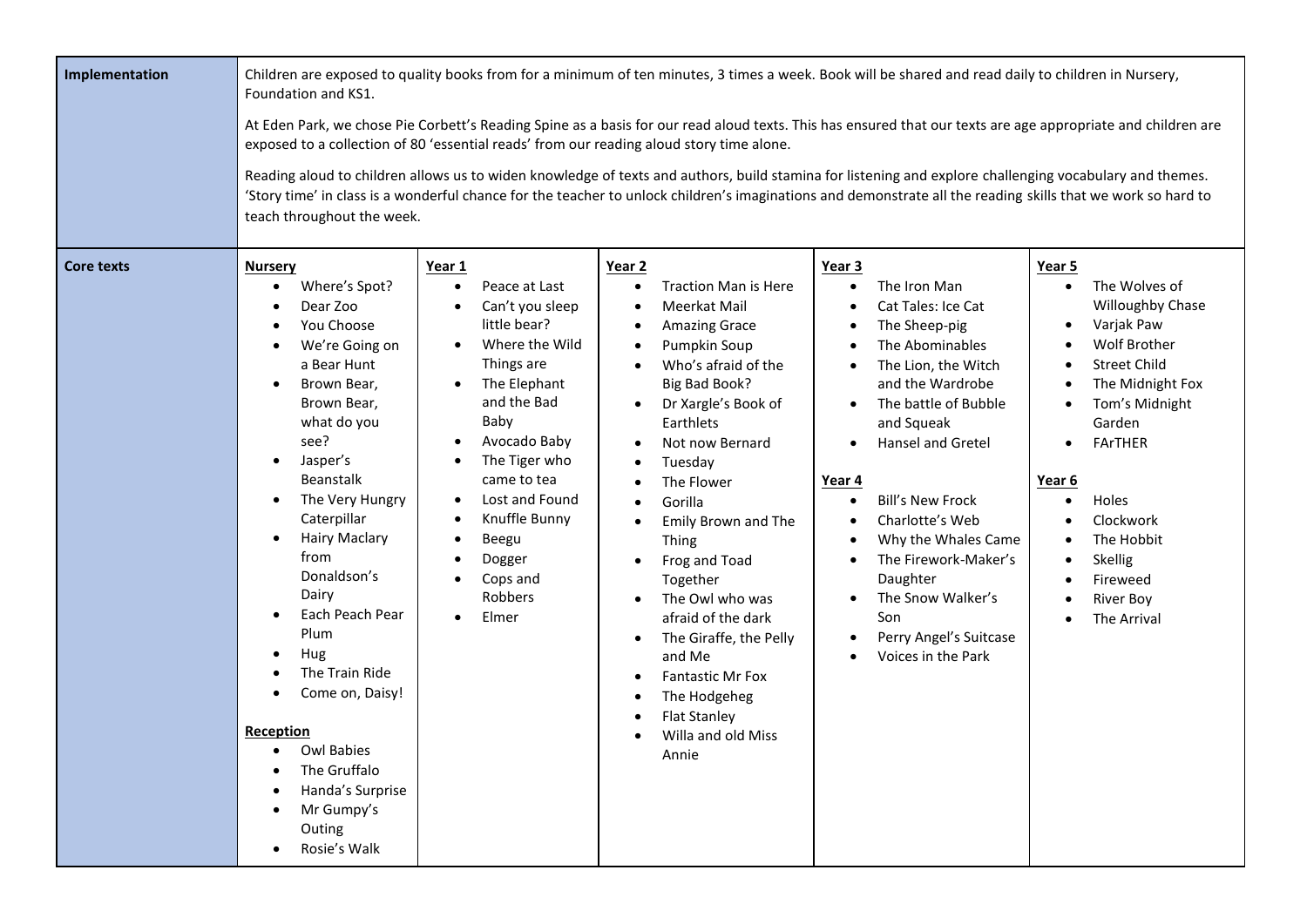|                   | Six Dinner Sid<br>Mrs Armitage<br><b>Whatever Next</b><br>On the way<br>home<br><b>Farmer Duck</b><br>Goodnight Moon<br>Shhh!                                                                                                                                                                                            |                                                                                                                                                                             |                                                                                                                                                                        |                                                                                                                                                                                                                                                                                                                                                                        |                                                                                                                                                                                                                                                                                                                                                                                                     |
|-------------------|--------------------------------------------------------------------------------------------------------------------------------------------------------------------------------------------------------------------------------------------------------------------------------------------------------------------------|-----------------------------------------------------------------------------------------------------------------------------------------------------------------------------|------------------------------------------------------------------------------------------------------------------------------------------------------------------------|------------------------------------------------------------------------------------------------------------------------------------------------------------------------------------------------------------------------------------------------------------------------------------------------------------------------------------------------------------------------|-----------------------------------------------------------------------------------------------------------------------------------------------------------------------------------------------------------------------------------------------------------------------------------------------------------------------------------------------------------------------------------------------------|
| Core poetry texts | <b>Nursery</b><br>Shark in the<br>$\bullet$<br>park!<br>The Puffin baby<br>$\bullet$<br>and Toddler<br>Treasury<br>Dinosaur Roar!<br>The Oxford<br>Treasury of<br>Nursery Rhymes<br>Reception<br>A treasury of<br>$\bullet$<br>songs<br>This little puffin<br>Sharing a shell<br>My many<br>coloured days by<br>Dr.Seuss | Year 1<br>The puffin book<br>$\bullet$<br>of fantastic first<br>poems<br>When we were<br>$\bullet$<br>very young<br>Here's a little<br>poem<br>Hey Little bug!<br>$\bullet$ | Year 2<br>Crazy mayonnaisy<br>$\bullet$<br>mum<br>The works Key Stage 1<br>$\bullet$<br>A first poetry book<br>$\bullet$<br>Heard it in the<br>$\bullet$<br>playground | Year 3<br>Paint me a poem<br>The world's greatest<br>$\bullet$<br>space cadet<br>The puffin book of<br>$\bullet$<br>utterly brilliant poetry<br>Quick let's get out of<br>$\bullet$<br>here<br>Year 4<br>Deep in the green<br>wood<br>Hello H <sub>2</sub> O<br>Hot like fire and other<br>poems<br>Sensational! Poems<br>$\bullet$<br>inspired by the five<br>senses. | Year 5<br>The works 4<br>$\bullet$<br>Lost magic. The very<br>$\bullet$<br>best of Brian Moses<br>Juggling with gerbils<br>$\bullet$<br>The magic box<br>$\bullet$<br>Year 6<br>Ted Hughes collected<br>$\bullet$<br>poems for children<br>The works Key Stage 2<br>Charles Causley:<br>Collected poems for<br>children<br>Carol Ann Duffy: New<br>$\bullet$<br>and collected poems<br>for children |
|                   | Independent reading and home/school reading                                                                                                                                                                                                                                                                              |                                                                                                                                                                             |                                                                                                                                                                        |                                                                                                                                                                                                                                                                                                                                                                        |                                                                                                                                                                                                                                                                                                                                                                                                     |
| Intent            | Independently reading phonically decodable books<br>matched to their phonic knowledge and skills.                                                                                                                                                                                                                        |                                                                                                                                                                             | Reading age-appropriate books<br>alongside phonically decodable<br>books if needed.<br>Increasing stamina                                                              | Choosing appropriate texts<br>Reading for sustained periods<br>of time<br>Increasing the length and<br>complexity of texts being read<br>Read short novels<br>independently with                                                                                                                                                                                       | Reading age-appropriate<br>books, within their Accelerated<br>Reader range including whole<br>novels.<br>Widening the range and<br>challenge of books they read,<br>including texts from a wider<br>literary heritage.                                                                                                                                                                              |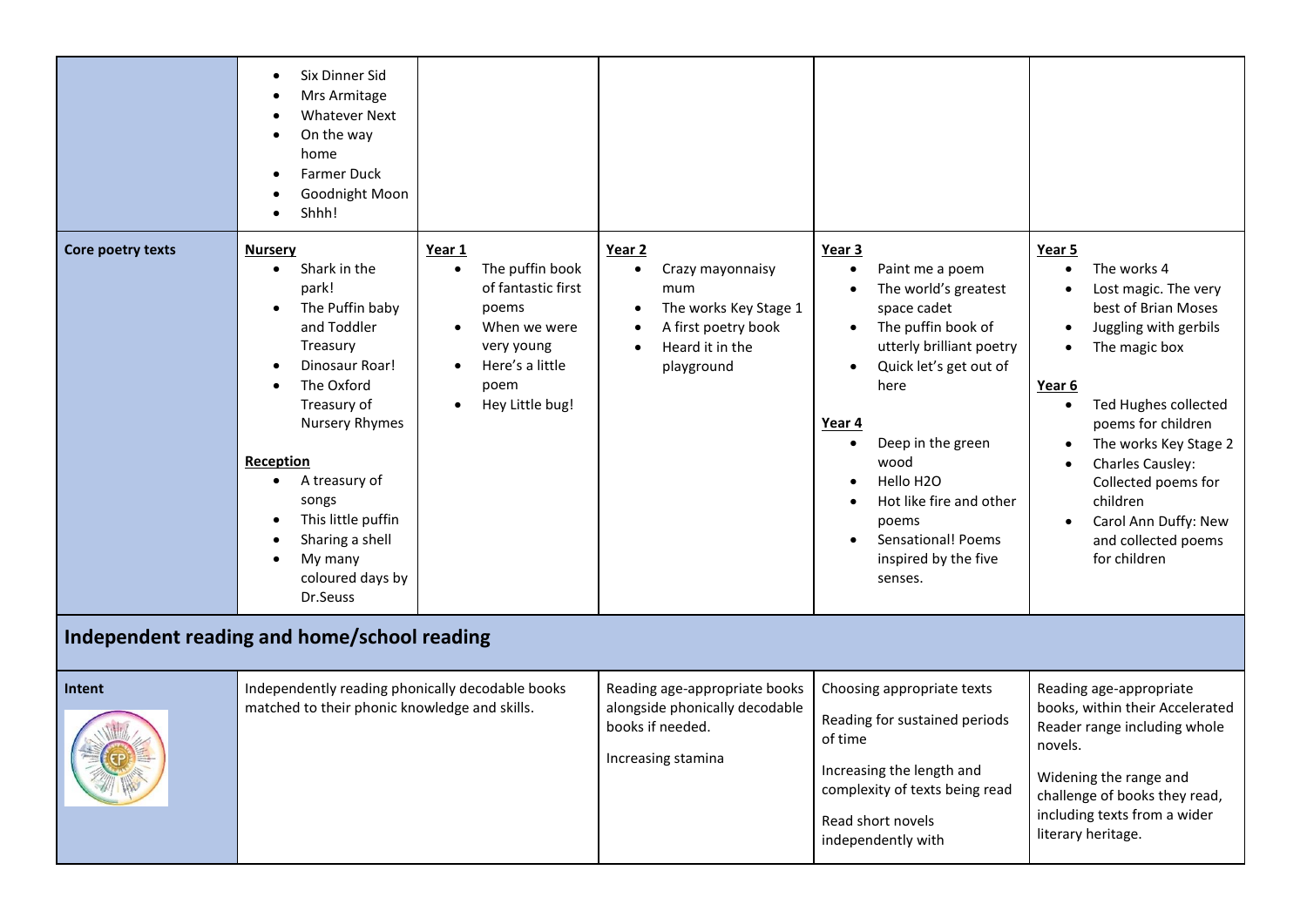|                                      |                                                                                                                                                                                                                                                                                                                                                                                                                                                                                                                                                                                                                                                                                                                                                                                                 |                                                                                                                                                 | understanding (by end of Y4) |  |
|--------------------------------------|-------------------------------------------------------------------------------------------------------------------------------------------------------------------------------------------------------------------------------------------------------------------------------------------------------------------------------------------------------------------------------------------------------------------------------------------------------------------------------------------------------------------------------------------------------------------------------------------------------------------------------------------------------------------------------------------------------------------------------------------------------------------------------------------------|-------------------------------------------------------------------------------------------------------------------------------------------------|------------------------------|--|
| Implementation                       | Decodable books selected based on Read Write Inc<br>groupings. Children to take home a black and white<br>version of their group RWInc book to share with their<br>family and build confidence. A RWInc book bag book,<br>which links to their RWInc book, allows the children to<br>use their phonic skills to decode a new story.<br>RWInc books and book bag books are selected by the<br>adult in class<br>RWInc books and book bag books are changed every<br>3-5 days depending on the RWInc programme and<br>group.<br>Opportunity to take home a book to share for<br>pleasure in addition to decodable text is encouraged.<br>Children who read daily at home, also have the<br>opportunity to choose more decodable books linked<br>to their RWInc colour group from our KS1 library. | Books selected based on AR range<br>Teachers monitor through AR reports and quizzes.<br>Opportunity to take home a book in addition to AR book. |                              |  |
| <b>RWInc and Whole Class Reading</b> |                                                                                                                                                                                                                                                                                                                                                                                                                                                                                                                                                                                                                                                                                                                                                                                                 |                                                                                                                                                 |                              |  |
|                                      |                                                                                                                                                                                                                                                                                                                                                                                                                                                                                                                                                                                                                                                                                                                                                                                                 |                                                                                                                                                 |                              |  |

| Intent         | To teach the comprehension and decoding skills required to achieve age related expectations (as detailed in National Curriculum)                                                                     |                                                                                                                                                                                                                                                                                                                                           |  |
|----------------|------------------------------------------------------------------------------------------------------------------------------------------------------------------------------------------------------|-------------------------------------------------------------------------------------------------------------------------------------------------------------------------------------------------------------------------------------------------------------------------------------------------------------------------------------------|--|
|                |                                                                                                                                                                                                      |                                                                                                                                                                                                                                                                                                                                           |  |
| Implementation | Daily Read Write Inc sessions which start in our<br>Nurseries.<br>1:1 RWInc intervention<br>Additional guided reading to ensure independent<br>application and to develop comprehension skills start | Daily 45-minute whole class reading sessions.<br><b>Reading Structure:</b><br>Monday: Fluency and immersion. Lesson to focus on echo reading and first impressions.<br>$\bullet$<br>Tuesday: Vocabulary. This lesson will focus on a few chosen vocabulary from the text,<br>٠<br>discussing meaning, synonyms, etymology and morphology. |  |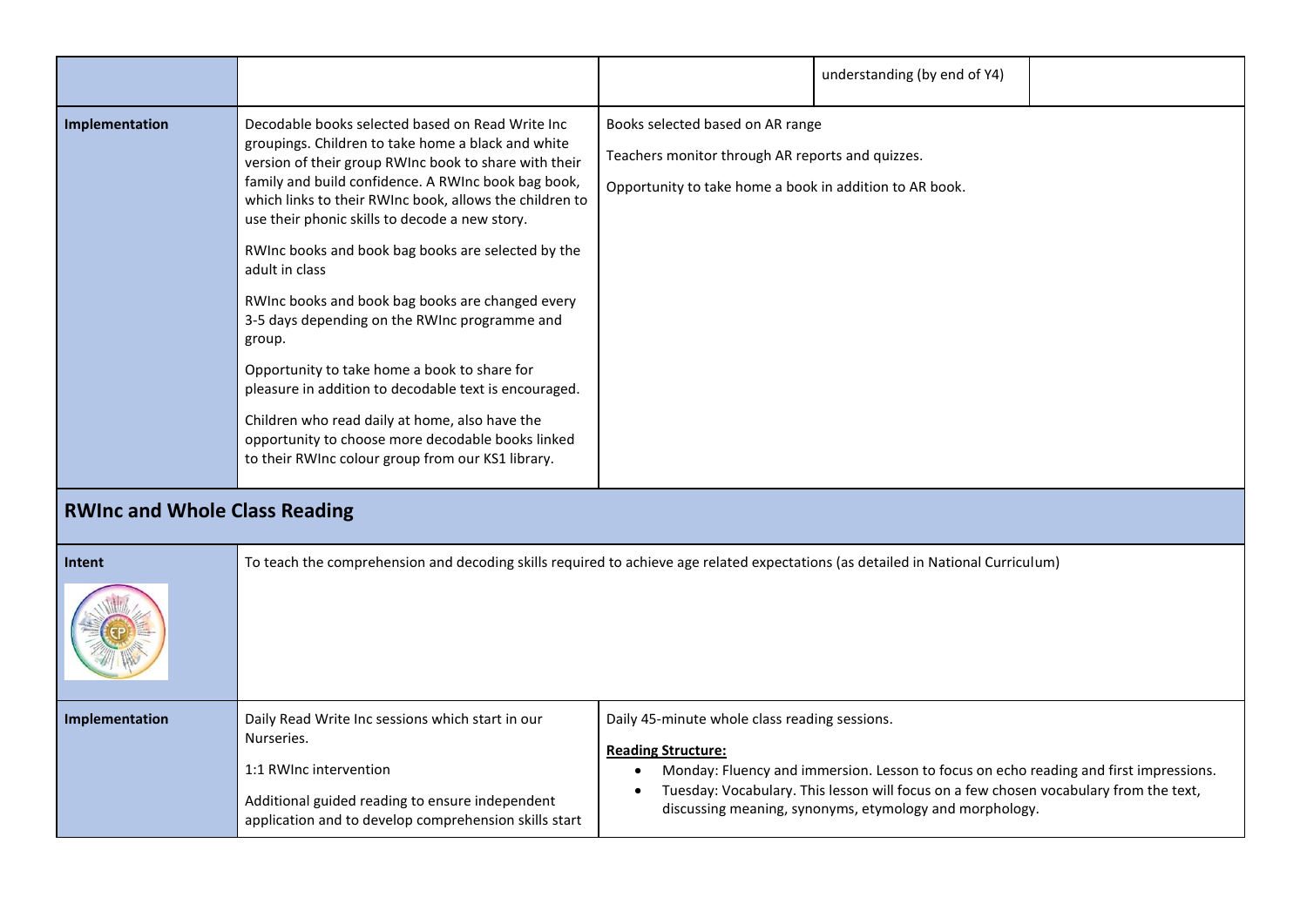|                                                                | in Spring 1, one session a week.                                                                                                                                                                     | plus a 1-2 week block on poetry or non-fiction.                                                                                                                                                                                                                                                                                                  | Wednesday and Thursday: Development and understanding of one reading skill/objective<br>each week. Children to answer a range of different SATs style questions, focusing on a<br>particular skill that has been taught that week, ensuring that the children are experiencing<br>a range of question styles and visual representations.<br>Friday: SATS style questions to build comprehension skills and stamina.<br>Each half term, the children will experience a block of work around a novel (details of books below)<br>An increasing expectation of written recording of understanding through KS2 |                                                                                                                                                                                                                                                                                                                                                                                                                                                                                  |
|----------------------------------------------------------------|------------------------------------------------------------------------------------------------------------------------------------------------------------------------------------------------------|--------------------------------------------------------------------------------------------------------------------------------------------------------------------------------------------------------------------------------------------------------------------------------------------------------------------------------------------------|------------------------------------------------------------------------------------------------------------------------------------------------------------------------------------------------------------------------------------------------------------------------------------------------------------------------------------------------------------------------------------------------------------------------------------------------------------------------------------------------------------------------------------------------------------------------------------------------------------|----------------------------------------------------------------------------------------------------------------------------------------------------------------------------------------------------------------------------------------------------------------------------------------------------------------------------------------------------------------------------------------------------------------------------------------------------------------------------------|
| <b>Core texts</b>                                              | RWInc books range from blending books to grey<br>books.<br>Year 1<br>Clever Polly<br>$\bullet$<br>Sophie's Snail<br>We build our home<br><b>Amazing Grace</b><br>Paddington Original Story<br>Dogger | Year 2<br>Claude at the Circus<br>The Diary of a Killer<br>Cat<br><b>Fantastic Mr Fox</b><br>The Owl who was<br>Afraid of the Dark<br>Marge in Charge<br><b>Gregory Cool</b><br><b>Graduate Group</b><br>Hotel Flamingo<br>Oliver and the Seawigs<br>The Big Book of the<br>$\bullet$<br>Blue<br>A planet full of plastic<br><b>Flat Stanley</b> | Year 3<br>The Boy who Grew<br>Dragons<br>The Sheep-pig<br>Gangsta Granny<br>The Abonimables<br>Stig of the Dump<br>The Iron Man<br>Year 4<br>The Legend of Podkin<br>$\bullet$<br>One-Ear<br>The Great Chocoplot<br>The Wind in the<br><b>Willows</b><br><b>Stuart Little</b><br>The Demon<br>Headmaster<br>Race to the Frozen<br>$\bullet$<br>North                                                                                                                                                                                                                                                       | Year 5<br><b>Beetle Boy</b><br>$\bullet$<br>The Goldfish Boy<br>How does a<br>$\bullet$<br>Lighthouse work?<br>Who let the God's<br>out?<br>The Wolves of<br>$\bullet$<br>Willoughby Chase<br>Kid Normal<br>$\bullet$<br>Year <sub>6</sub><br>Journey to Jo'burg<br>$\bullet$<br>Clockwork<br>$\bullet$<br>Malala: My story of<br>$\bullet$<br>standing up for girl's<br>rights<br>When Hitler stole pink<br>rabbit<br>The boy who flew<br>Tom's Midnight<br>$\bullet$<br>Garden |
| Shared reading as part of teaching sequence (Texts that Teach) |                                                                                                                                                                                                      |                                                                                                                                                                                                                                                                                                                                                  |                                                                                                                                                                                                                                                                                                                                                                                                                                                                                                                                                                                                            |                                                                                                                                                                                                                                                                                                                                                                                                                                                                                  |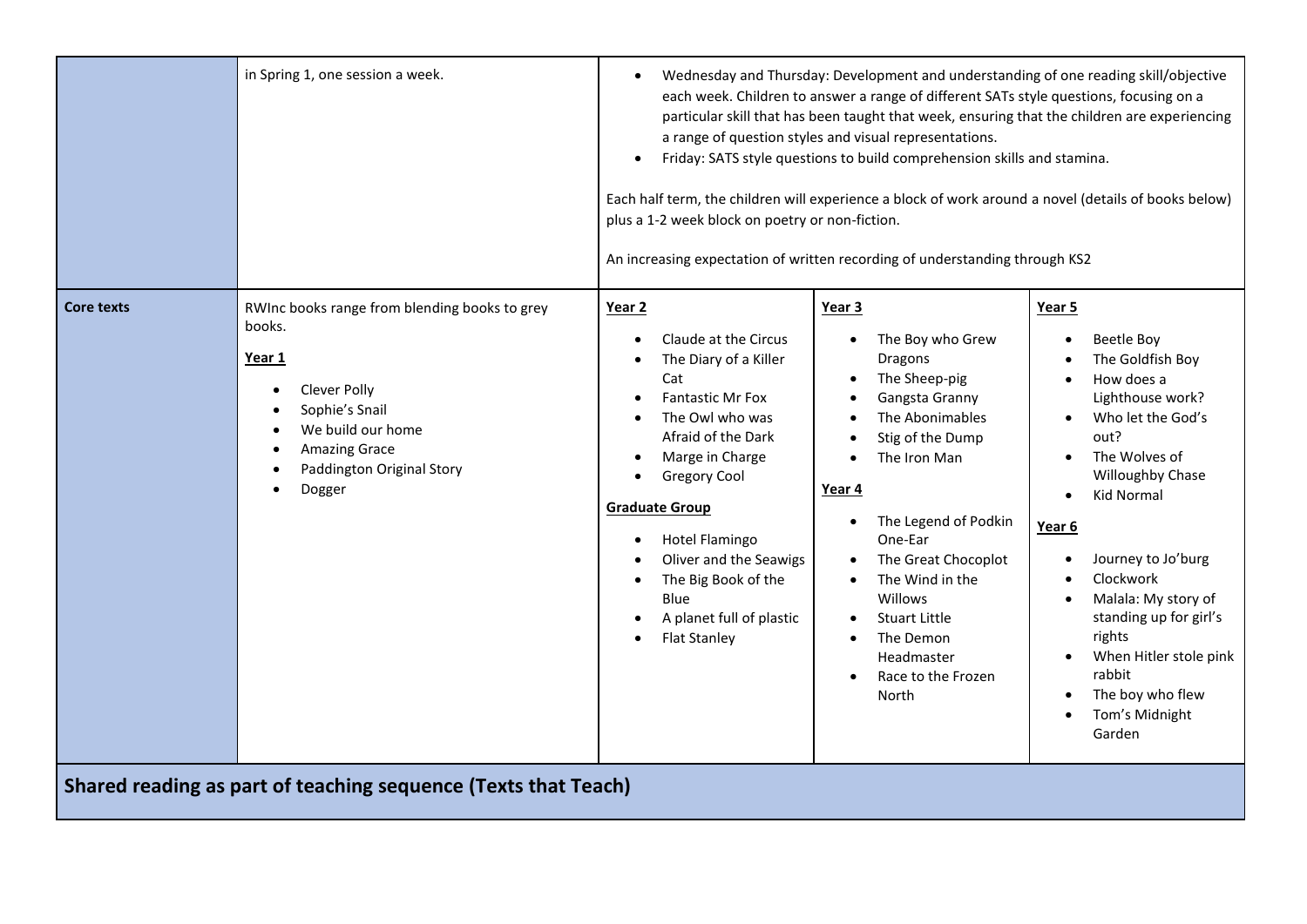| Intent            | Exposing children to a high-quality text model in a variety of text types, as models for writing at a higher level than all children could access independently.                                                                                                                                                                                                                                                                                                                                             |                                                                                                                                                                                                                                                                                                                                                                                                                                                                                                                                                               |                                                                                                                                                                                                                                                                                                                                                                                                                                                                                                                             |                                                                                                                                                                                                                                                                                                                                                                                                                                                                                                     |  |
|-------------------|--------------------------------------------------------------------------------------------------------------------------------------------------------------------------------------------------------------------------------------------------------------------------------------------------------------------------------------------------------------------------------------------------------------------------------------------------------------------------------------------------------------|---------------------------------------------------------------------------------------------------------------------------------------------------------------------------------------------------------------------------------------------------------------------------------------------------------------------------------------------------------------------------------------------------------------------------------------------------------------------------------------------------------------------------------------------------------------|-----------------------------------------------------------------------------------------------------------------------------------------------------------------------------------------------------------------------------------------------------------------------------------------------------------------------------------------------------------------------------------------------------------------------------------------------------------------------------------------------------------------------------|-----------------------------------------------------------------------------------------------------------------------------------------------------------------------------------------------------------------------------------------------------------------------------------------------------------------------------------------------------------------------------------------------------------------------------------------------------------------------------------------------------|--|
|                   | Listen to and discuss information books, other non-fiction and related narrative/poetry texts to establish the foundations for their learning.<br>Listen to, discuss and read independently, texts which develop their knowledge across the wider curriculum. Often our writing texts link to other areas of the<br>curriculum.                                                                                                                                                                              |                                                                                                                                                                                                                                                                                                                                                                                                                                                                                                                                                               |                                                                                                                                                                                                                                                                                                                                                                                                                                                                                                                             |                                                                                                                                                                                                                                                                                                                                                                                                                                                                                                     |  |
| Implementation    | First week of each teaching sequence: sharing the text, providing opportunities to respond to the text, provide opportunities to map and learn the text,<br>exploring text structure summarise text features (reading objectives identified on sequence planning)                                                                                                                                                                                                                                            |                                                                                                                                                                                                                                                                                                                                                                                                                                                                                                                                                               |                                                                                                                                                                                                                                                                                                                                                                                                                                                                                                                             |                                                                                                                                                                                                                                                                                                                                                                                                                                                                                                     |  |
| <b>Core texts</b> | Year 1<br>Oi Frog! (Fiction/Poetry)<br>$\bullet$<br>Weather (Non-fiction)<br>The three little pigs (Fiction)<br>$\bullet$<br>What I like! (Poetry)<br>$\bullet$<br>The naughty bus (Fiction)<br>Zim Zam Zoom (Poetry)<br>$\bullet$<br>Boa's bad birthday (Fiction)<br>$\bullet$<br>Knights (Non-fiction)<br>$\bullet$<br>Daisy Doddles (Fiction)<br>$\bullet$<br>Hidden World Ocean (Non-fiction)<br>$\bullet$<br>Could a penguin ride a bike? (Non-fiction)<br>Don't spill the milk! (Fiction)<br>$\bullet$ | Year 2<br>Little red riding hood<br>$\bullet$<br>(Fiction)<br>How to was a woolly<br>mammoth (Non-<br>fiction)<br>The High Street<br>$\bullet$<br>(Fiction)<br>Tell me a dragon<br>(Poetry)<br>Fatou, fetch the water<br>(Fiction)<br>This is how we do it<br>$\bullet$<br>(Non-fiction)<br>Creature features<br>$\bullet$<br>(Non-fiction)<br>Traction man is here<br>(Fiction)<br>Amelia Earhart (Non-<br>fiction)<br>The day Louis got<br>$\bullet$<br>eaten (Fiction)<br>Penguins (Non-fiction)<br>Ellsworth's<br>extraordinary electric<br>ears (Poetry) | Year <sub>3</sub><br>The Beasties (Fiction)<br>Penguins (Non-fiction)<br>Grendal, a cautionary<br>tale about chocolate<br>(Fiction)<br>How Santa really<br>works (Non-fiction)<br>Rainforest Rough<br>Guide (Non-fiction)<br>Beachcomber (Poetry)<br><b>Meerkat Mail (Fiction)</b><br>Ask Dr. Fisher about<br>animals (Non-fiction)<br>Paddington goes to<br>town (Fiction)<br>Great women who<br>changed the World<br>(Non-fiction)<br>A walk in London<br>(Non-fiction)<br>Beyond the stars<br>(Fiction)<br><u>Year 4</u> | Year 5<br>The Tear Thief<br>$\bullet$<br>(Fiction)<br>The Sea (Poetry)<br>Jungle Survival (Non-<br>$\bullet$<br>fiction)<br>A thief in the village<br>$\bullet$<br>(Fiction)<br>Inside a Villain<br>(Fiction)<br>Dragonology (Non-<br>fiction)<br>Shackleton's Journey<br>(Non-fiction)<br>Is this a poem?<br>(Poetry)<br>Where my wellies take<br>me (Non-fiction)<br>Varjak Paw (Fiction)<br>Are Humans damaging<br>the atmosphere?<br>(Non-fiction)<br>Year 6<br>Incredible Edibles<br>$\bullet$ |  |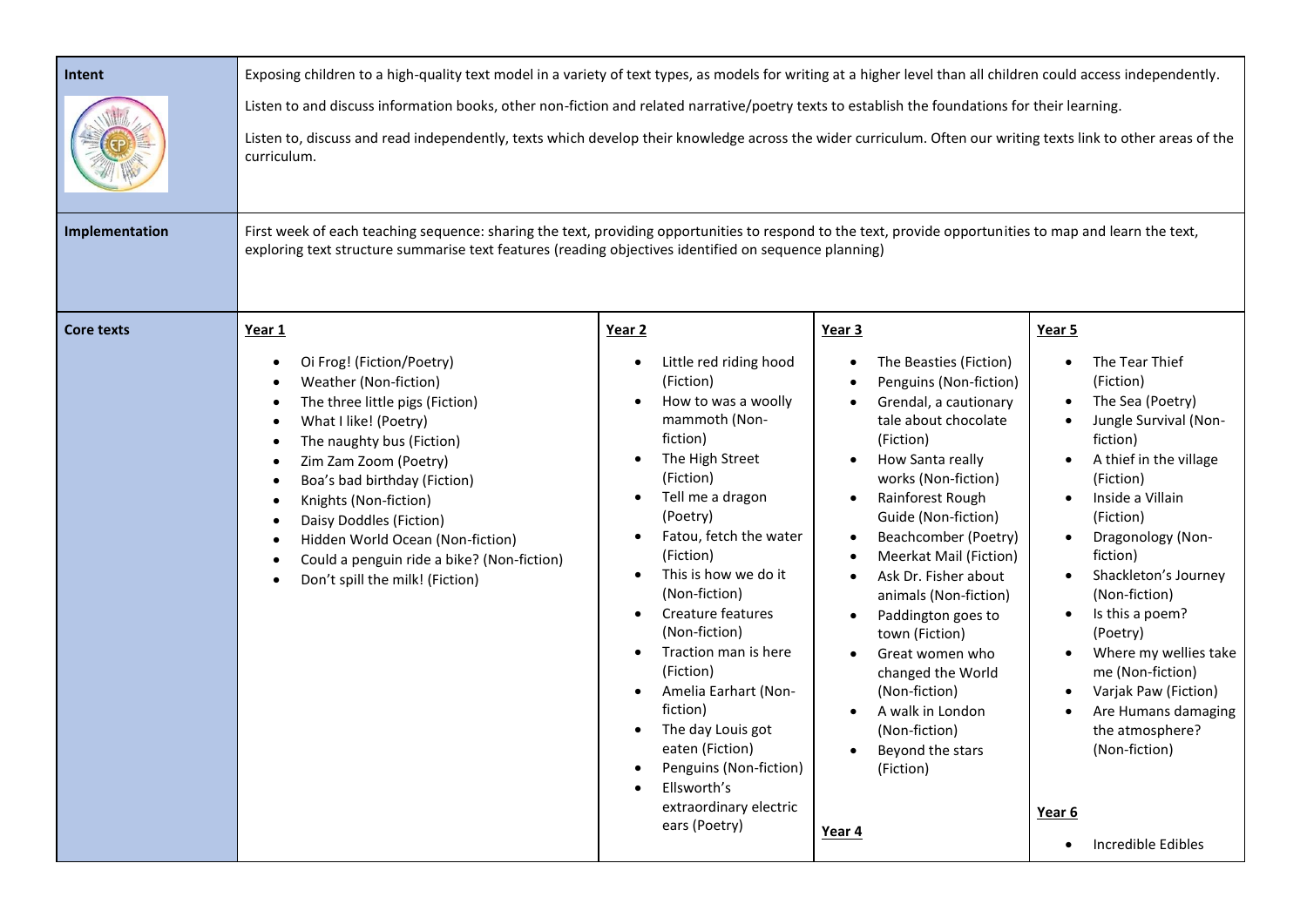|                                                  |                                                                                                                                                                                                                                                               |                                                                                                                                                                                                                                                                                                                | Book of Hopes<br>(Fiction)<br>Wheels (Non-fiction)<br>The most wonderful<br>thing in the world<br>(Fiction)<br>Until I met Dudley<br>(Non-fiction)<br>Paper bag prince<br>(Fiction)<br>Persuasive letter<br>(Non-fiction)<br>The works (Poetry)<br>Intriguing animals<br>(Non-fiction)<br>Voices in the park<br>(Fiction)<br>Meet the Artist!<br>(Fiction)<br>Bill's new frock<br>(Fiction)<br>Paint me a poem<br>(Poetry) | (Non-fiction)<br><b>Extreme Animals</b><br>(Non-fiction)<br>Charles Dickens (Non-<br>fiction)<br>The lost words<br>(Poetry)<br>A word in your ear<br>(Fiction)<br>Women in Science<br>(Non-fiction)<br>Ripley's Believe it or<br>not! (Non-fiction)<br>Anatomy (Non-fiction)<br>My secret war diary<br>(Non-fiction)<br>Chitty chitty bang<br>bang (Fiction)<br>A straw in gold<br>(Narrative)<br>I am cat (Poetry) |
|--------------------------------------------------|---------------------------------------------------------------------------------------------------------------------------------------------------------------------------------------------------------------------------------------------------------------|----------------------------------------------------------------------------------------------------------------------------------------------------------------------------------------------------------------------------------------------------------------------------------------------------------------|----------------------------------------------------------------------------------------------------------------------------------------------------------------------------------------------------------------------------------------------------------------------------------------------------------------------------------------------------------------------------------------------------------------------------|---------------------------------------------------------------------------------------------------------------------------------------------------------------------------------------------------------------------------------------------------------------------------------------------------------------------------------------------------------------------------------------------------------------------|
| <b>Assessment</b>                                |                                                                                                                                                                                                                                                               |                                                                                                                                                                                                                                                                                                                |                                                                                                                                                                                                                                                                                                                                                                                                                            |                                                                                                                                                                                                                                                                                                                                                                                                                     |
| Assessment Evidence in<br>order to assess impact | <b>EYFSP</b>                                                                                                                                                                                                                                                  | SATs                                                                                                                                                                                                                                                                                                           | AR assessments                                                                                                                                                                                                                                                                                                                                                                                                             | SATs                                                                                                                                                                                                                                                                                                                                                                                                                |
| (Examples only)                                  | <b>Phonic Screening Check</b><br>Observations of reading behaviour and talking to<br>pupils<br>Independent and home reading records<br>Running records to assess fluency and accuracy<br>Phonic assessments completed half termly<br>Year 1 termly PIRA tests | Phonics Screening Check for<br>those children who need to<br>retake the test<br>Phonic assessments completed<br>half termly as well as speed<br>reads for children in blue group<br>and above.<br><b>Termly PIRA tests</b><br>AR assessments for those<br>children who have graduated<br>off the RWInc program | Observations of reading<br>behaviour & talking to pupils<br><b>Reading Journals</b><br>Written responses to reading<br>activities and work marked<br>using the TAME code<br>Running records to assess<br>fluency and accuracy<br>Speed reading and common<br>exception words assessment                                                                                                                                    | AR assessments<br>Observations of reading<br>behaviour & talking to pupils<br>Reading Journals<br>Written responses to reading<br>activities and work marked<br>using the TAME code<br>Running records to assess<br>fluency and accuracy<br>Speed reading and common                                                                                                                                                |